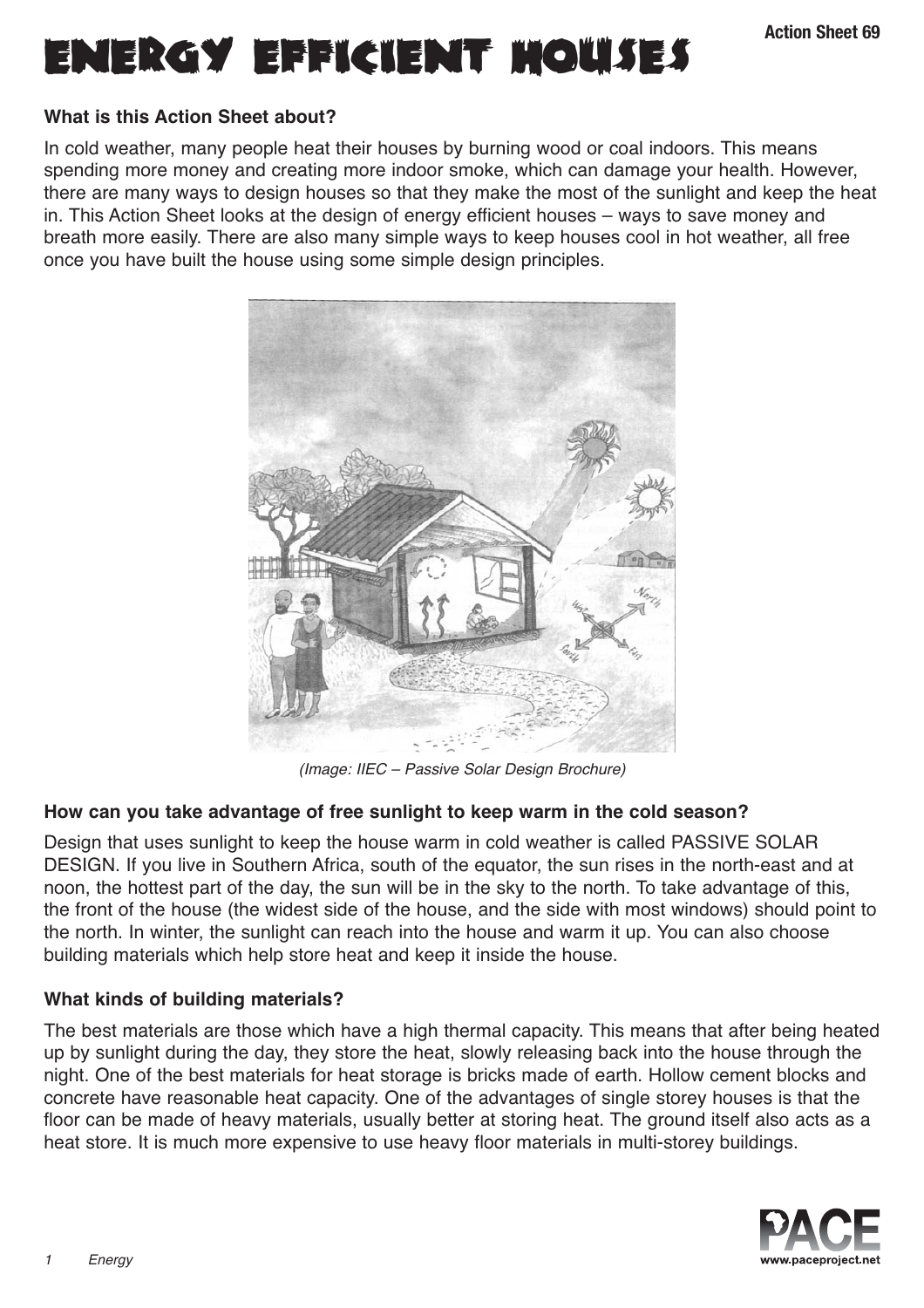## **What about the windows?**

Glazed windows let sunlight into the house. The sunlight hits the walls and floors, heating them up so they can keep sending heat out into the room. However, because windows are much thinner than the walls of the house and are made from material that allows heat to pass through, they are also one of the ways in which heat escapes. To let the most light in, but keep the most heat in, the wall area covered by glazed windows should be only approximately 20% of the floor space of the house (Holm, 1996) and almost all the windows should face north, so they collect as much sunlight as possible. Only small windows should be placed on the south, east and west sides of the house. Double glazing, where a layer of air is trapped between two layers of glazing, stops heat loss through windows very effectively.

Metal window and doorframes conduct heat out of the house. This means that heat inside the house is transferred through the metal to the outdoors. The house will cool down more quickly at night. Wooden window and doorframes, which do not conduct heat as well, would help keep heat inside the house.

#### **How else can we keep the heat in?**

Insulation is any material which stops heat loss. Because heat rises, insulating the roof is absolutely vital for energy efficiency. Putting in a ceiling is a simple way to insulate the roof. In South Africa, you can now buy new low cost ceiling material.

Building a double layered wall with an air space between – cavity wall insulation – is very effective, although uses more materials and labour than a single wall. Plaster walls or polystyrene panels can be added onto walls acting as an insulating layer. Building two or more houses joined together saves on materials and creates shared walls that do not lose heat to the outside air. Shared wall housing saves energy and costs less to build, but may not be popular where people are used to living in stand-alone houses.

## **What about keeping the house cool?**

Any form of insulation not only keeps heat in, but also keeps heat out. Insulating walls and adding ceilings helps make houses energy efficient in winter and summer. With good insulation your house will be warmer in cold weather, and cooler on hot days.

#### Stay shady with a roof overhang

On hot sunny days, a cool house is one with lots of shade. Because the sun rises higher in the sky in the summer, you can block sun from entering the windows by building awnings that stick out above the window, or extending the roof further out from the house. The exact length of the roof overhang will depend on the shape of the roof, but it will have to be about half a metre long to shade the northern windows from the sun during the summer. It also helps to plant a strip of grass or vegetation under the roof overhang, so that the ground surface does not heat up.

## **What's needed to make energy efficient building common practice?**

These ideas need to be taken up by governments and the construction industry, as well as people who build their own houses. If you live in a city, find out whether these ideas are being used in new housing developments, and if not, why not. Energy efficiency is not only about saving money, because the amount of fuel we use also affects the environment. Many houses are heated with fossil fuels, and by using less we will produce less of the carbon gases that are leading to global climate change.